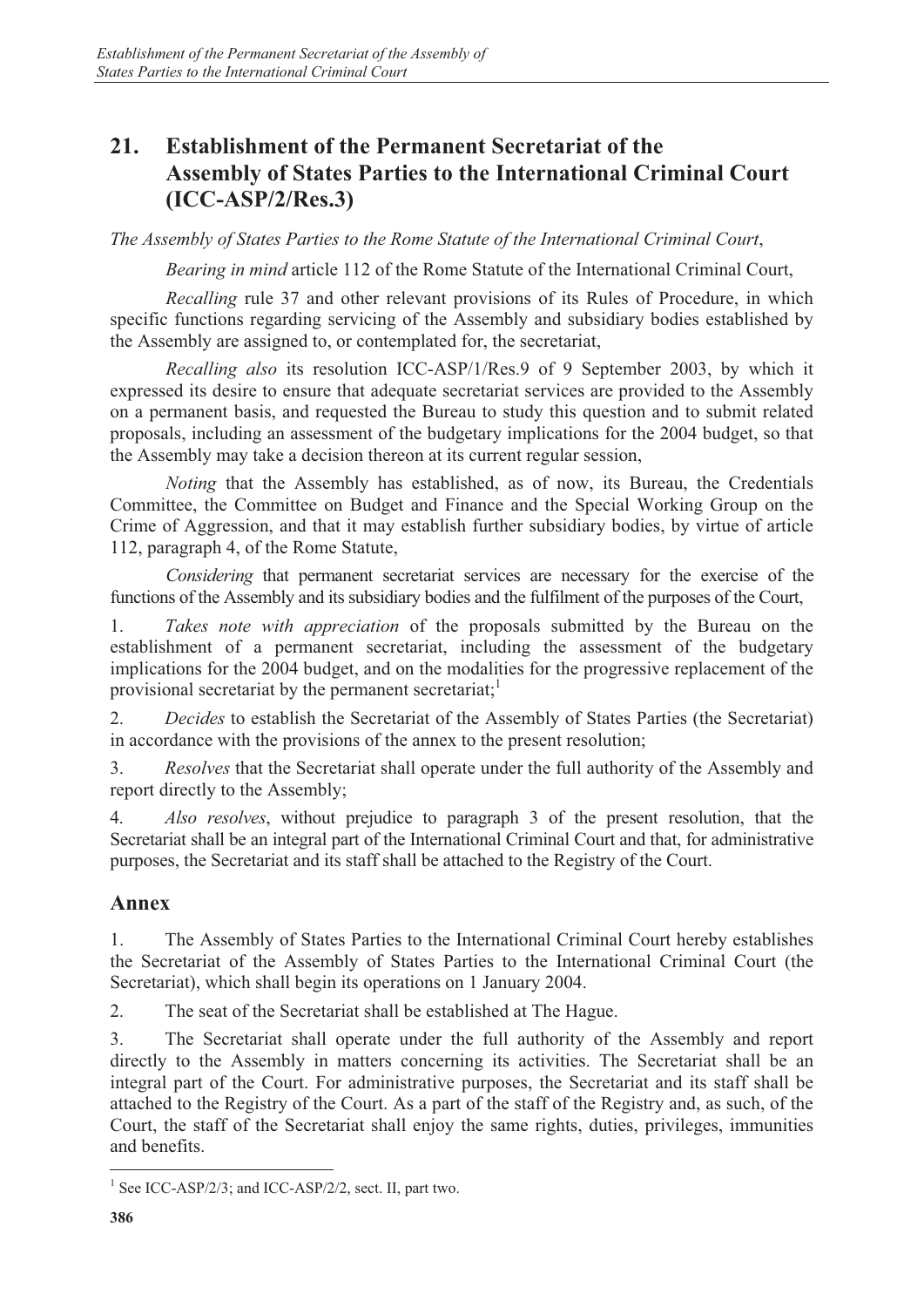4. The functions of the Secretariat shall be to provide the Assembly and its Bureau, the Credentials Committee, the Committee on Budget and Finance, the Special Working Group on the Crime of Aggression, as well as, upon explicit decision by the Assembly, any subsidiary body that may be established by the Assembly, with independent substantive servicing as well as administrative and technical assistance in the discharge of their responsibilities under the Rome Statute, where applicable by means of pooling with resources available with the Court, as provided in paragraph 8 below.

5. Within the framework established in paragraphs 3 and 4 above, the functions of the Secretariat shall include:

5.1 Conference-servicing functions:

 (a) Planning, coordination and servicing of meetings, including the provision of interpretation services;

 (b) Preparation, processing and publishing of documentation, including the editing, translation, printing and distribution of documents;

 (c) Coordination of the effective functioning of conference and support services (staff, interpretation/translation, conference rooms, supplies, equipment, security services) before and during meetings;

5.2 Core legal and substantive functions:

 (a) Substantive secretariat servicing, including: provision of documentation; preparation of pre-session and in-session documents, reports and analytical summaries; preparation of notes and statements for the President of the Assembly or chairpersons of the serviced bodies; provision of interpretation; provision of legal advice on rules of procedure and the conduct of business; liaising with delegations; and making arrangements, upon request, for informal consultations among delegations;

 (b) Advice within the Secretariat on legal and substantive issues relating to the work of the Secretariat and on the ramifications of the activities and decisions of the serviced bodies;

 (c) Corresponding with Governments, the Court, non-governmental organizations and other relevant bodies and individuals;

 (d) Protocol and credentials, including the administration of the solemn undertakings by judges, the Prosecutor and the Registrar and the management of participation rights (credentials of States Parties, observers, other invited States, non-governmental organizations), travel arrangements;

(e) Public relations;

(f) Cooperation with the host country;

 (g) Bringing to the attention of the serviced bodies any matter which in the opinion of the Secretariat requires their consideration;

5.3 Core financial functions:

 (a) Provision of advice on the Financial Regulations and Rules, drafting of statements on budgetary implications, and assistance in the preparation of texts on financial and budgetary matters;

 (b) Preparation of the section of the draft budget of the International Criminal Court that relates to the Assembly and its Secretariat;